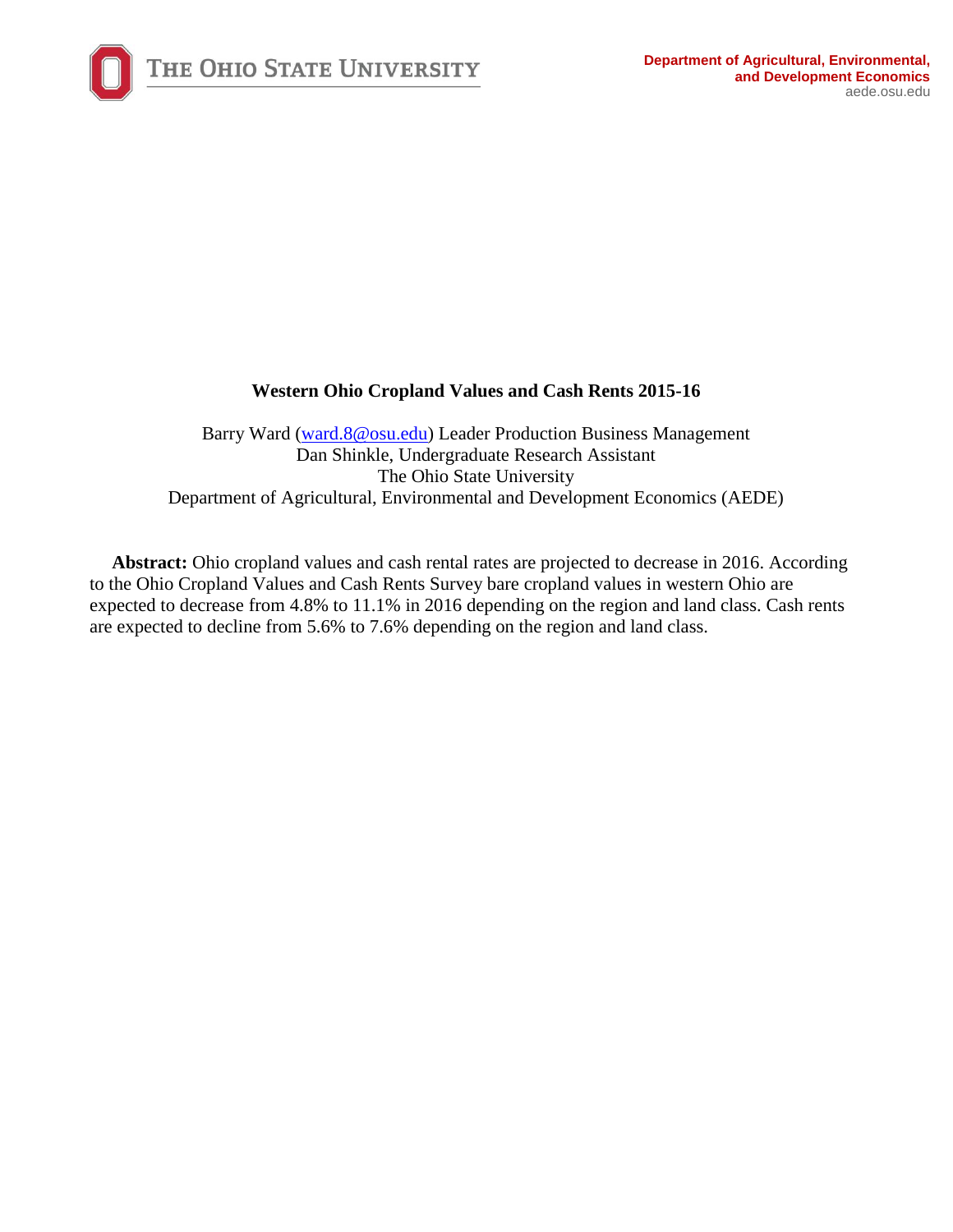#### **Western Ohio Cropland Values and Cash Rents 2015-16**

Barry Ward Leader, Production Business Management Department of Agricultural, Environmental and Development Economics (AEDE)

Ohio cropland varies significantly in its production capabilities and cropland values and cash rents vary widely throughout the state. Generally speaking, western Ohio cropland values and cash rents differ from much of southern and eastern Ohio cropland values and cash rents. This is due to a number of factors, including land productivity and potential crop return, the variability of those crop returns, field size and shape, drainage, population density, ease of access, market access, local market prices, potential for wildlife damage, field perimeter characteristics and competition for rented cropland in a region. This factsheet is a summary of data collected for western Ohio cropland values and cash rents.

Ohio cropland values and cash rental rates are projected to decrease in 2016. According to the Western Ohio Cropland Values and Cash Rents Survey, bare cropland values are expected to decrease from 4.8% to 11.1% in 2016 depending on the region and land class. Cash rents are expected to decrease from 5.6% to 7.6% depending on the region and land class.

The "Western Ohio Cropland Values and Cash Rents" study was conducted from February through April in 2016. The study is an opinion based survey used to poll professionals with a knowledge of Ohio's cropland values and rental rates. Surveyed groups include professional farm managers, rural appraisers, agricultural lenders, OSU Extension educators, and Farm Service Agency personnel. Landowners and farmers are represented, but as a minority of the survey respondents.

One hundred twenty six surveys were completed, analyzed and summarized. Respondents were asked to give responses based on 3 quality classes of land in their area: "average" land, "top" land and "poor" land. They were asked to estimate 5 year corn and soybean yields for each land class based on typical farming practices. Survey respondents were asked to estimate current bare cropland values and cash rents negotiated in the current or recent year for each land class. Survey results are summarized below for western Ohio. Regional summaries (subsets of western Ohio) are presented for northwest Ohio and southwest Ohio.

Tables show the Average (mean) of each measure, Standard Deviation of the data for that measure (measure of variability), and Range (average of the measure, plus and minus one standard deviation). These latter two numbers reported indicate a range within which about two-thirds of the responses for that measure fell.

When interpreting this summary of survey results users should be aware that results will differ widely within a region and it will be useful to consider the ranges that are listed in the tables as one considers how individual parcels may compare. It is also important to stress that land in a given region does not fall neatly into thirds of each land quality class (average, top and poor). There will likely be little acreage in a given county or region that will fall into the "top" land category. Top land will typically be large tracts of land with highly productive soils. "Average" land will typically make up the majority of land in a given region or county while "poor" land will tend to be land with lower productivity soils, steep slopes, poor drainage, or come in smaller tracts (or a combination of these).

#### **Factors Affecting Cash Rental Rates**

Ultimately, supply and demand of cropland for rent will determine the cash rental rate for each parcel. The expected return from producing crops on a farm parcel and the variability of that return are the overriding factors in determining the demand for a farm and are the primary drivers in determining the rental rate. Many of the following factors contribute to the expected crop return and the variability of that return. Other factors listed affect potential rental rates in different ways.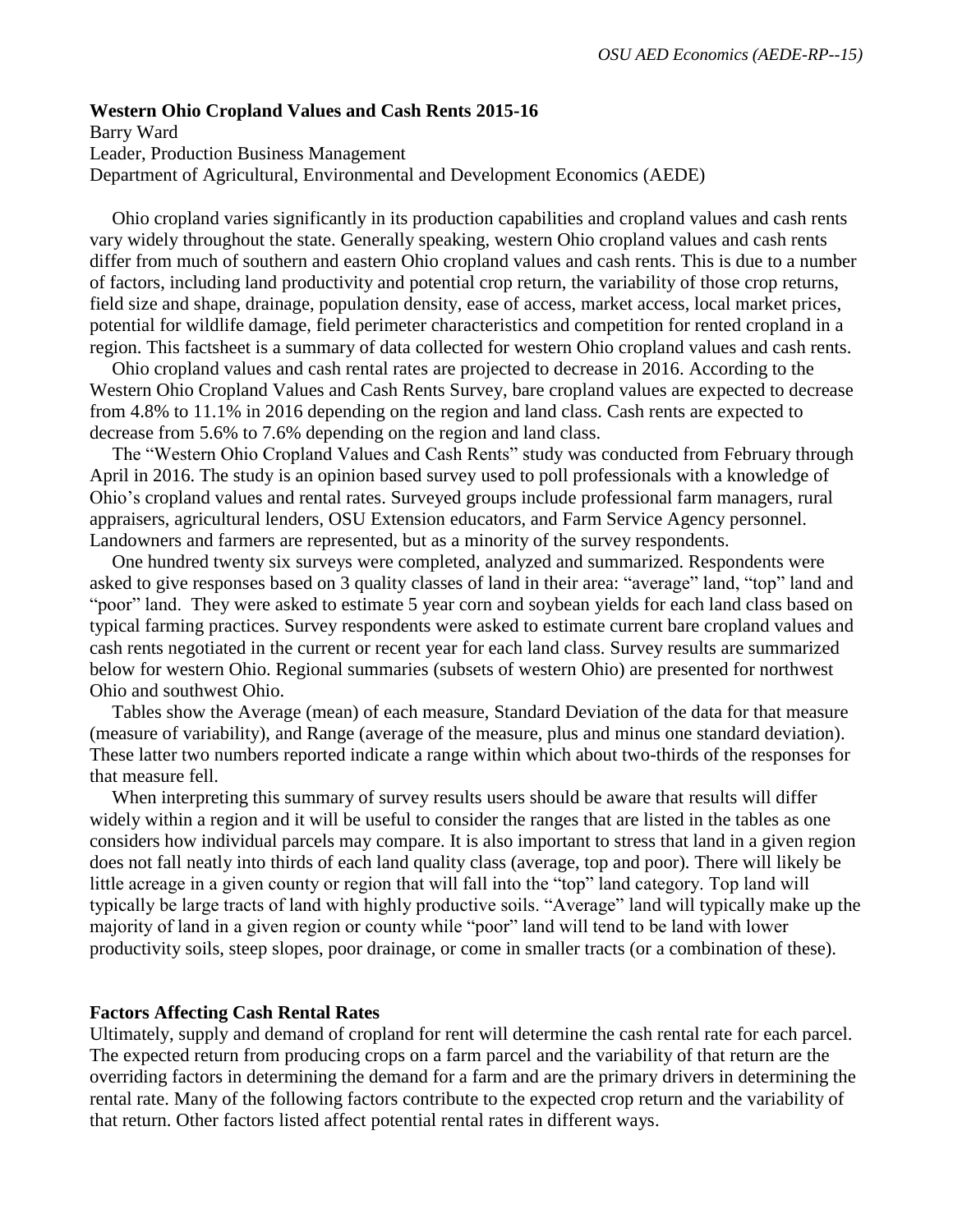# **Factors Affecting Cash Rental Rates**

- **1.** Expected Crop Return Rent will vary based on expected crop return. The higher the expected return the higher the rent will tend to be.
- **2.** Variability of Crop Return Land that exhibits highly variable returns may have rents discounted for this quality. For example, land that is poorly drained may exhibit variability of returns due to late plantings from wet springs.

# **Factors Affecting Expected Crop Return and Variability of Crop Return.**

- **a.** Land (Soil) Quality More highly productive soils translate into higher rents.
- **b.** Fertility Levels Higher fertility levels often result in higher cash rents.
- **c.** Drainage/Irrigation Capabilities Better surface and sub-surface drainage of a farm often results in better yields and higher potential cash rent. Likewise, irrigation equipment tied to the land will allow for higher yields, profits and rents.
- **d.** Size of Farm/Fields Large farms/fields typically command higher average cash rent per acre due to the efficiencies gained by operators.
- **e.** Shape of Fields Square fields with fewer "point rows" will generally translate into higher cash rents as operators gain efficiencies from farming fields that are square.
- **f.** Previous Tillage Systems or Crops Previous crops and tillage systems that allow for an easy transition for new operators may enhance the cash rent value.
- **g.** Field Border Characteristics fields surrounded by tree lined fence rows, wood lots or other borders affecting crop growth at the field edge will negatively impact yield and therefore should be considered in rental negotiations.
- **h.** Wildlife Damage Potential fields adjacent to significant wildlife cover including woodlots, tree lined fencerows, creeks and streams etc. may limit production potential to border rows and should be considered in rental negotiations.

# **Other Factors Affecting Rental Rates:**

- 1. Buildings and Grain Storage Availability Access to machinery and grain storage may enhance the value of the cropland rental rate.
- 2. Location of Farm (Including Road Access) Proximity to prospective operators may determine how much operators are willing to bid for cash rents. Good road access will generally enhance cash rent amounts.
- 3. USDA Farm Program Measurables Farms that participate in the USDA Farm Program and have higher "program yields" may command higher cash rents than non-program farms.
- 4. Services Provided by Operator Operators that provide services such as clearing fence rows, snow removal, and other services may be valued by the landowner. This may even be a partial substitute for cash rent compensation.
- 5. Conditions of Lease Conditions placed on the lease by the landowner may result in fewer prospective operators and a lower average cash rent.
- 6. Payment Dates Leases that require part or all of the rent to be paid early in the year ("upfront") may result in lower rental rates due to higher borrowing or opportunity costs for the operator.
- 7. Reputation of Landowner/Operator Reputations of the parties may play a part in the cash rental negotiations. A landowner that has a reputation of being difficult to work with may see cash rents negatively affected by this reputation. Farmers with a negative reputation may find they may have to pay higher rents.
- 8. Special contracts that are tied to the farm Farms that have special contracts tied to them may restrict the operator from changing crops based on market conditions. This may negatively impact cash rents. There may also be contracts that positively affect cash rents such as high value crop contracts or contracts for receiving livestock manure.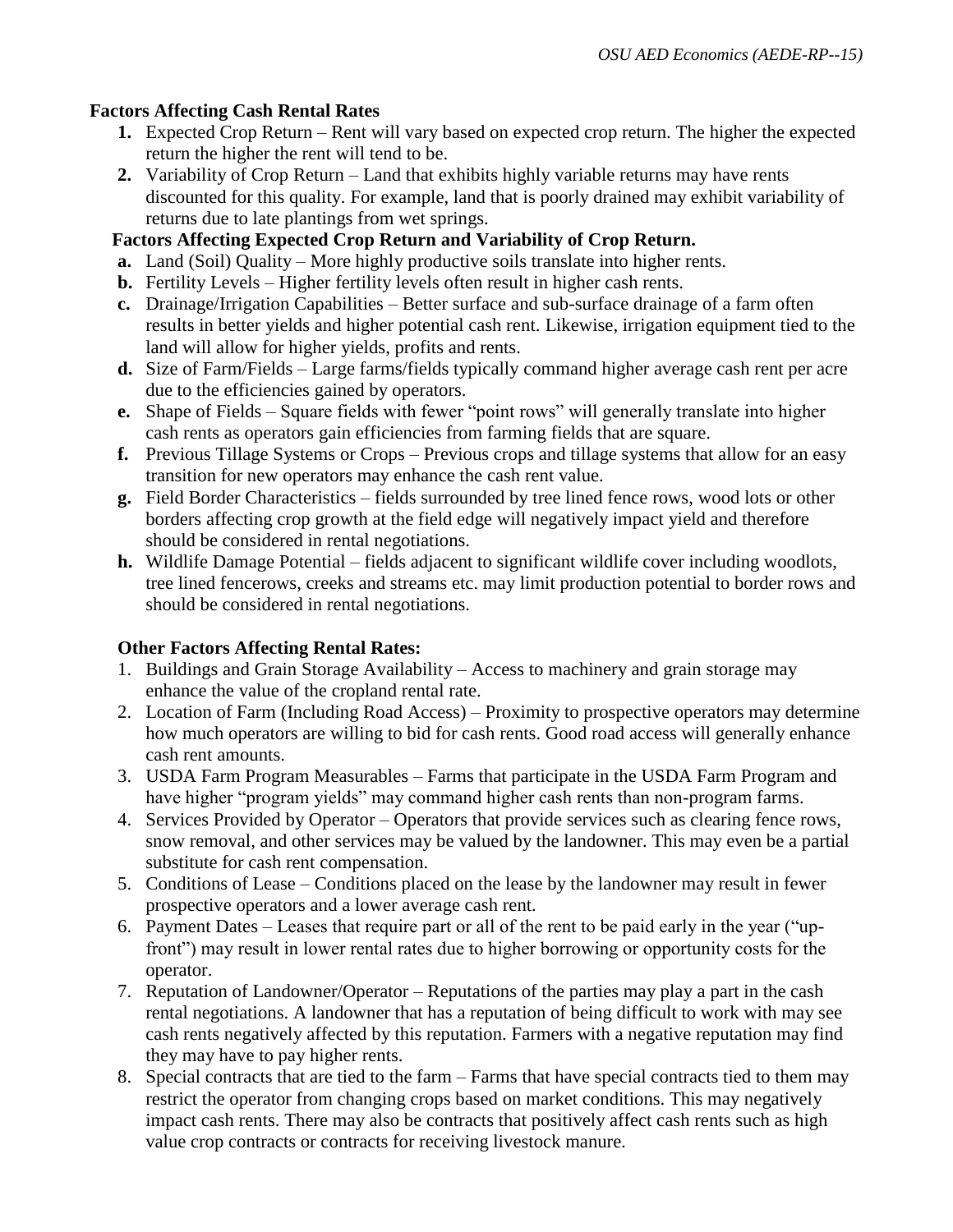### **Western Ohio Results**

Survey results from Western Ohio are summarized in Table 1. See Figure 1 for counties included in this region.

## **Average Cropland**

Survey results for "average" producing cropland show an average yield to be 169.4 bushels of corn per acre. Results show that the value of "average" cropland in western Ohio was \$7,556 per acre in 2015. According to survey data, this "average" producing cropland is expected to be valued at \$7,034 per acre in 2016. This is a projected decrease of 6.9%.

"Average" cropland rented for an average of \$200 per acre in 2015 according to survey results. "Average" cropland is expected to rent for \$187 per acre in 2016 which amounts to a 6.5% decrease in cash rent year-over-year. This 2016 rental rate projection of \$187 per acre equates to a cash rent of \$1.10 per bushel of corn produced. Rents in the "average" cropland category are expected to equal 2.7% of land value in 2016.

## **Top Cropland**

Survey results indicate that "top" performing cropland in western Ohio averages 204.9 bushels of corn produced per acre. Results also show that the average value of "top" cropland in 2015 was \$9,434 per acre. According to this survey, "top" cropland in western Ohio is expected to be valued at \$8,853 per acre in 2016. This is a projected decrease of 6.2%.

"Top" cropland in western Ohio rented for an average of \$254 per acre in 2015 according to survey results. "Top" cropland is expected to rent for \$239 per acre in 2016 (a decrease of 6.0%). This equates to a cash rent of \$1.16 per bushel of corn produced. Rents in the "top" cropland category are expected to equal 2.7% of land value in 2016.

## **Poor Cropland**

The survey summary shows the average yield for "poor" performing cropland equals 136.4 bushels of corn per acre. Results also show that the average value of "poor" cropland was \$5,949 per acre in 2015. According to survey data this "poor" producing cropland is expected to be valued at \$5,465 per acre in 2016. This is a decrease of 8.1%.

"Poor" cropland rented for an average of \$153 per acre in 2015 according to survey results. Cash Rent for "Poor" cropland is expected to average \$141 per acre in 2016 which amounts to a 7.5% decrease in cash rent year over year. This 2016 rent projection of \$141 per acre equates to a cash rent of \$1.04 per bushel of corn produced in 2016. Rents in the "poor" cropland category are expected to equal 2.6% of land value in 2016.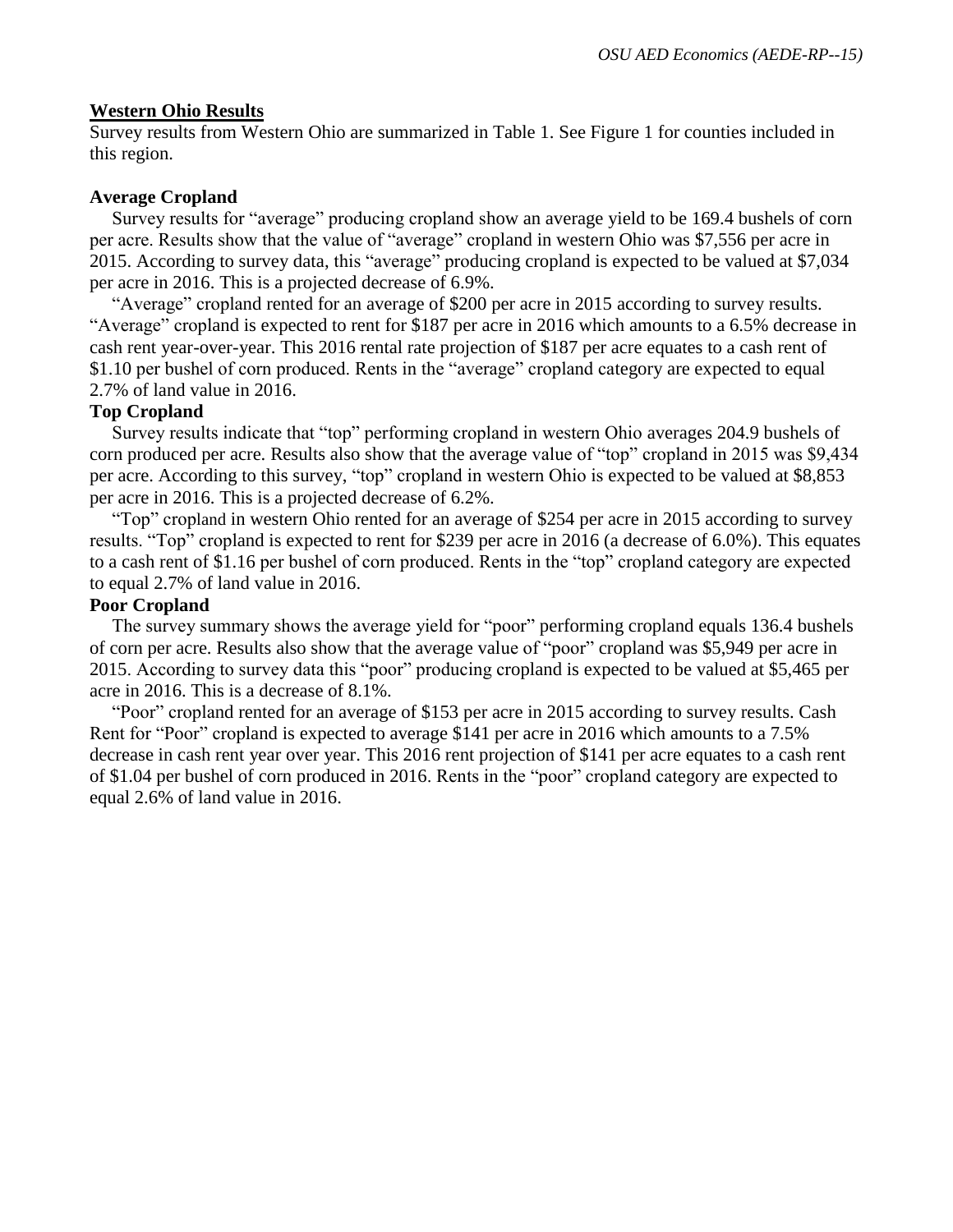### Figure 1: Western Ohio



#### **Northwest Ohio Results**

Survey results from northwest Ohio are summarized in Table 2.

#### **Average Cropland**

"Average" producing cropland averages 162.1 bushels of corn per acre or 49.1 bushels of soybeans per acre. Results show that the value of "average" cropland in northwest Ohio was \$6,868 per acre in 2015. According to survey data this "average" producing cropland is expected to be valued at \$6,224 per acre in 2016. This is a projected decrease of 9.4%.

"Average" cropland rented for an average of \$178 per acre in 2015 according to survey results and is expected to rent for \$167 per acre in 2016 which is a year-over-year decrease of 6.2%. The 2016 rental rate of \$167 per acre equals \$1.03 per bushel of corn produced. Rents in the "average" cropland category are expected to equal 2.7% of land value in 2016.

### **Top Cropland**

Survey results indicate that "top" performing cropland in northwest Ohio averages 196.4 bushels of corn per acre or 59.7 bushels of soybeans per acre. Results also show that the average value of "top" cropland was \$8,649 per acre in 2015. According to this survey, "top" producing cropland in northwest Ohio is expected to be valued at \$7,939 in 2016. This is a projected decrease of 8.2%.

"Top" cropland in northwest Ohio rented for an average of \$225 per acre in 2015 and is expected to rent for \$212 per acre in 2016 (a decrease of 5.6%) according to survey results, which equals \$1.08 per bushel of corn produced. Rents in the "top" cropland category are expected to equal 2.7% of land value.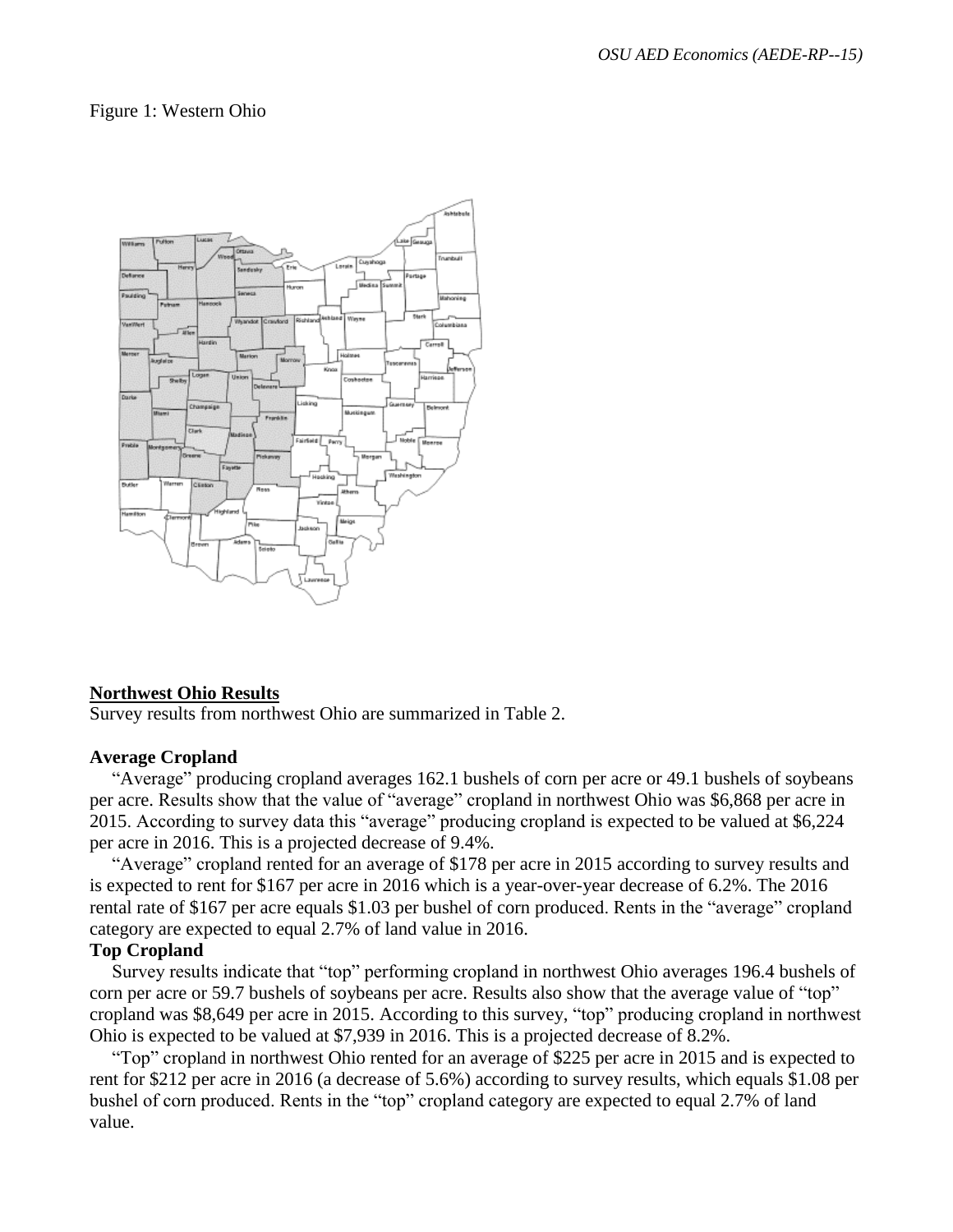### **Poor Cropland**

The survey summary shows the average yield for "poor" performing cropland in northwestern Ohio equals 130.0 bushels of corn per acre or 38.0 bushels of soybeans per acre. Results also show that the average value of "poor" cropland was \$5,298 per acre in 2015 and is expected to average \$4,709 per acre in 2016. This is a projected decrease of 11.1%.

"Poor" cropland rented for an average of \$138 per acre in 2015 and is expected to average \$128 per acre in 2016 according to survey results (a 7.4% decrease) which equals \$0.98 per bushel of corn produced. Rents in the "poor" cropland category are expected to equal 2.7% of land value in 2016. The northwest region for the purposes of this survey includes: Williams, Fulton, Lucas, Ottawa, Defiance, Henry, Wood, Sandusky, Paulding, Putnam, Hancock, Seneca, Van Wert, Allen, Hardin, Wyandot, Crawford, Marion and Morrow Counties. Parts of Richland, Huron and Erie counties along with certain counties that border this region to the south will contain land parcels that will have cropland value and rental rate characteristics that are similar to northwest Ohio data listed in this publication See Figure 2.

Figure 2: Northwest Ohio

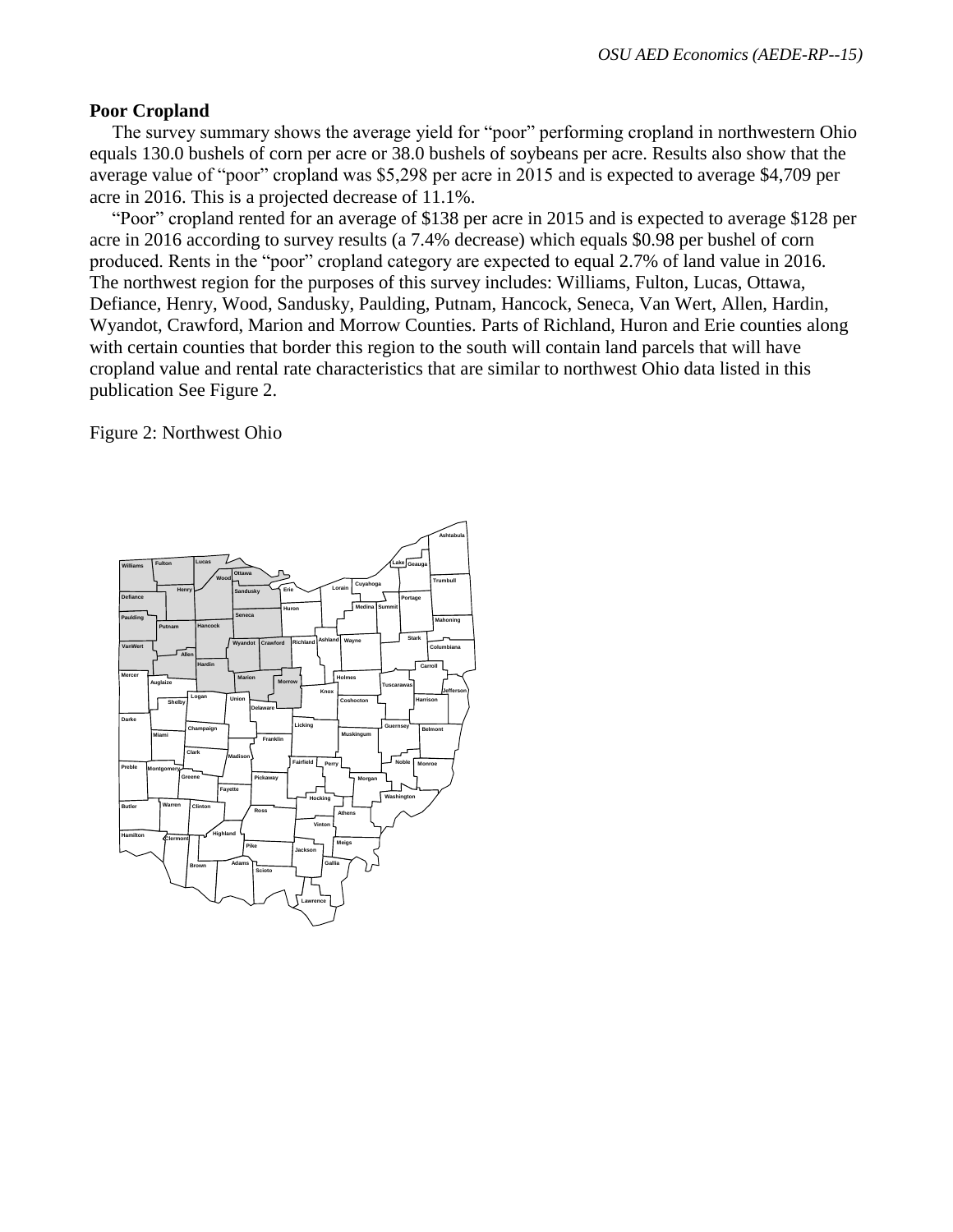#### **Southwest Ohio Results**

Survey results from southwest Ohio are summarized in Table 3.

#### **Average Cropland**

The average corn yield for "average" cropland equals 174.6 bushels per acre according to the survey data. Results show that the value of "average" cropland in southwest Ohio was \$8,077 per acre in 2015. According to survey data, this "average" producing cropland is expected to be valued at \$7,647 per acre in 2016. This is a projected decrease of 5.3%.

"Average" cropland rented for an average of \$217 per acre in 2015 and is expected to rent for \$202 per acre in 2016 according to survey results (a 6.7% decrease) which equals \$1.16 per bushel of corn produced. Rents in the "average" cropland category are expected to equal 2.6% of land value in 2016.

### **Top Cropland**

Survey results indicate that "top" performing cropland in southwest Ohio averages 211.6 bushels of corn per acre or 66.5 bushels of soybeans per acre. Results also show that the average value of "top" cropland was \$10,063 per acre in 2015. According to this survey, "top" producing cropland in southwest Ohio is expected to be valued on average at \$9,584 per acre in 2016. This is a projected decrease of 4.8%.

"Top" cropland in southwest Ohio rented for an average of \$276 per acre in 2015 and is expected to rent for \$259 per acre in 2016 according to survey results which is a year-over-year decrease of 6.3%. The 2016 rental rate of \$259 per acre equals \$1.22 per bushel of corn produced. Rents in the "top" cropland category are expected to equal 2.7% of land value in 2016.

#### **Poor Cropland**

The survey summary shows the average yield for "poor" cropland in southwestern Ohio equals 141.4 bushels of corn per acre. Results also show that the average value of "poor" cropland was \$6,476 per acre in 2015. According to survey data, this "poor" producing cropland is expected to be valued at \$6,078 per acre in 2016. This is a decrease of 6.1%.

"Poor" cropland rented for an average of \$165 per acre in 2015 and is expected to average \$152 per acre in 2016 according to survey results (a 7.6% decrease) which equals \$1.08 per bushel of corn produced. Rents in the "poor" cropland category are expected to equal 2.5% of land value in 2016. The southwest region for the purposes of this survey includes: Mercer, Auglaize, Shelby, Logan, Union, Delaware, Darke, Miami, Champaign, Clark, Madison, Franklin, Preble, Montgomery, Greene, Clinton, Fayette and Pickaway Counties. Parts of Butler, Warren, Brown, Highland and Ross Counties along with parts of counties bordering this region on the north will contain land parcels that will have cropland value and rental rate characteristics that are similar to southwest Ohio data listed in this publication. See Figure 3.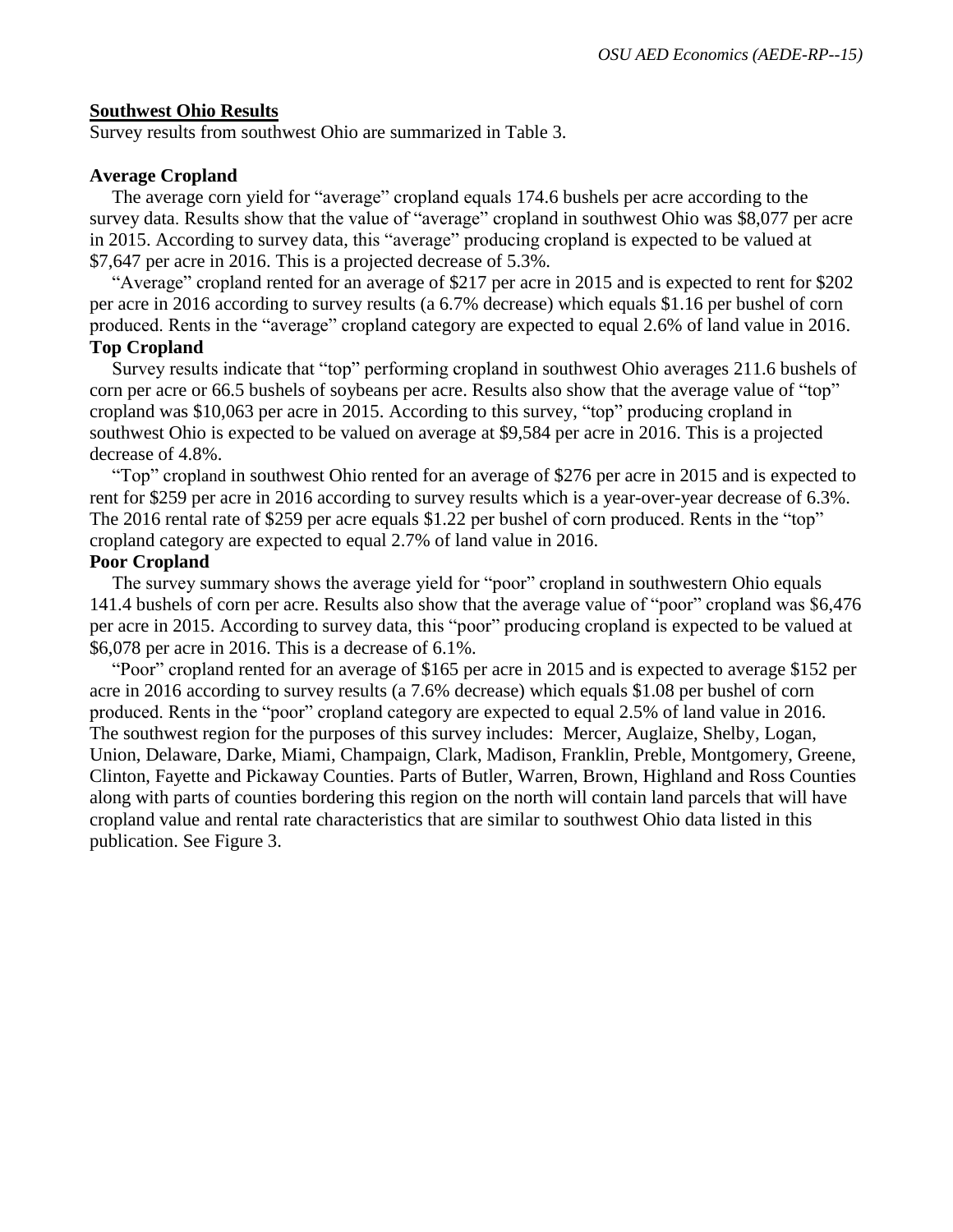### Figure 3: Southwest Ohio



### **Transition Land**

Survey respondents were asked to estimate the value of "transition land", or that land that is being held for sale for residential, commercial & industrial uses. The average value of this land according to the survey respondents was \$13,701 in 2015 and is expected to be \$13,713 in 2016.

#### **Projected Estimates of Land Values and Cash Rents**

Survey respondents were asked to give their best estimates for long term land value and cash rent change.

The average estimate of cropland value change in the next 5 years for Western Ohio (Table 1) is a decrease of 8.46% (for the entire 5 year period). There was a large range in responses from survey participants for the 5 year cropland value change. Responses ranged from an increase of 10% to a decrease of 50%.

The average estimate of cash rent change in the next 5 years is a decrease of 8.05%. There was also a large range in responses from survey participants for 5 year cash rent change. Responses ranged from an increase of 20% to a decrease of 50%.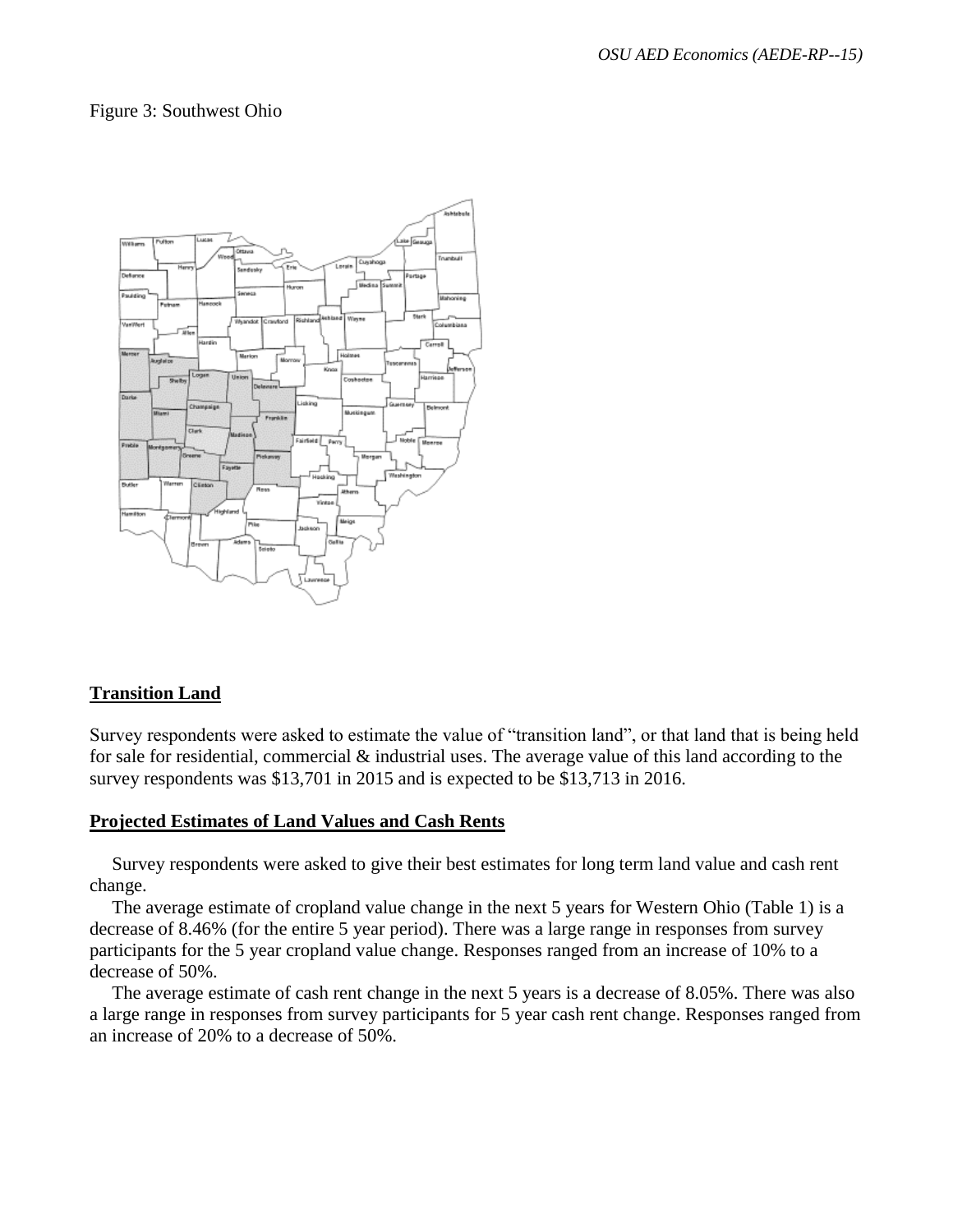## **Interest Rates**

Survey respondents were asked to estimate interest rates for 2016 for two borrowing terms. The average estimate, according to survey respondents, of 20 year fixed-rate mortgage borrowing is 4.94% for 2016. According to the same respondents, the average estimate of operating loan interest rates is 4.39% for 2016.

### **Pasture Land Value and Rental Rates**

According to the survey, pasture cash rents are projected to average \$78 per acre in western Ohio in 2016 while the average value of this pasture land is expected to average \$4,237 per acre.

The summary of these responses is presented in Tables 1 through 3 and includes: Transition Land Values, Expected Percent Change in the Value of Cropland in the Next 5 Years, Expected Percent Change in the Cash Rental Rates in the Next 5 Years, Expected Average Interest Rate for Mortgage Loans for 2014, Expected Average Operating Loan Rate for 2014, Pasture Cash Rent per Acre and the Value of Pasture Land. Tables 1 through 3 below show the results of the survey for these measures for Western Ohio, Northwest Ohio and Southwest Ohio.

### **Summary**

This study adds to existing research on Ohio farmland values and cash rents that can assist producers and landowners with purchase and rental decisions. Existing research includes:

Western Ohio Cropland Values and Cash Rents 2014-15 <http://aede.osu.edu/about-us/publications/western-ohio-cropland-values-and-cash-rents-2014-15>

Western Ohio Cropland Values and Cash Rents 2013-14 [http://ohioline.osu.edu/ae-fact/pdf/Western\\_Ohio\\_Cropland\\_Values\\_AEDE-15-14.pdf](http://ohioline.osu.edu/ae-fact/pdf/Western_Ohio_Cropland_Values_AEDE-15-14.pdf)

Western Ohio Cropland Values and Cash Rents 2012-13 at: [http://ohioline.osu.edu/ae-fact/pdf/western-ohio-cropland-values-and-cash-rents-2012-13-AEDE-15-](http://ohioline.osu.edu/ae-fact/pdf/western-ohio-cropland-values-and-cash-rents-2012-13-AEDE-15-13.pdf) [13.pdf](http://ohioline.osu.edu/ae-fact/pdf/western-ohio-cropland-values-and-cash-rents-2012-13-AEDE-15-13.pdf)

Western Ohio Cropland Values and Cash Rents 2011-12 at: [http://ohioline.osu.edu/ae-fact/pdf/Western\\_Ohio\\_Cropland\\_Values\\_and\\_Cash\\_Rents\\_2011-](http://ohioline.osu.edu/ae-fact/pdf/Western_Ohio_Cropland_Values_and_Cash_Rents_2011-12_AEDE-15-12.pdf) [12\\_AEDE-15-12.pdf](http://ohioline.osu.edu/ae-fact/pdf/Western_Ohio_Cropland_Values_and_Cash_Rents_2011-12_AEDE-15-12.pdf)

Western Ohio Cropland Values and Cash Rents 2010-11 at: <http://ohioline.osu.edu/ae-fact/pdf/11-AED-911.pdf>

Western Ohio Cropland Values and Cash Rents 2009-10 at: <http://ohioline.osu.edu/ae-fact/pdf/AEDE-RP-0125-10.pdf>

Ohio Cropland Values and Cash Rents 2008-09 at: <http://ohioline.osu.edu/ae-fact/pdf/cropland0809.pdf>

Ohio Cropland Values and Cash Rents 2007-08 at: [http://ohioline.osu.edu/ae-fact/pdf/Cropland\\_Values\\_Rents\\_07\\_08.pdf](http://ohioline.osu.edu/ae-fact/pdf/Cropland_Values_Rents_07_08.pdf)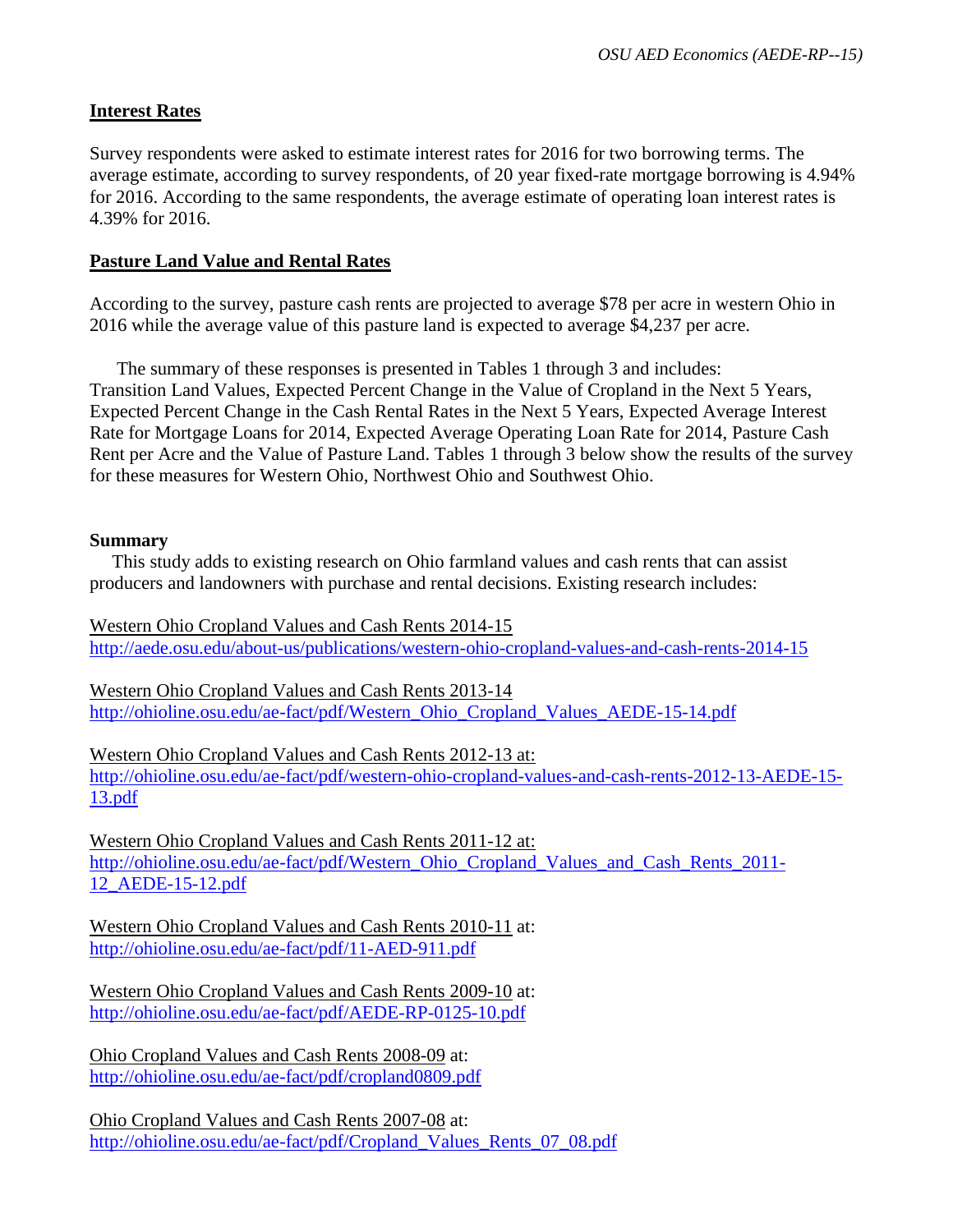Ohio Cropland Values and Cash Rents 2006-07 at: <http://ohioline.osu.edu/ae-fact/pdf/cropland.pdf>

Ohio Cropland Values and Cash Rents 2005-06 at: <http://aede.osu.edu/resources/docs/pdf/D8QOMB09-77MY-IDPZ-DST14X1DMQ0O7PS6.pdf>

Ohio Farm Real Estate Markets (2003) at:

<http://aede.osu.edu/resources/docs/pdf/C2V16S20-H8CG-UEFY-JGL2H3JPU7Y1PO5J.pdf>

Also, check with your local OSU Extension Office for local land value/rental survey summaries. For additional information on farmland lease issues see the Department of Agricultural, Environmental and Development Economics (AEDE) Farm Management webpage at: <http://aede.osu.edu/Programs/FarmManagement/MgtPublications.htm>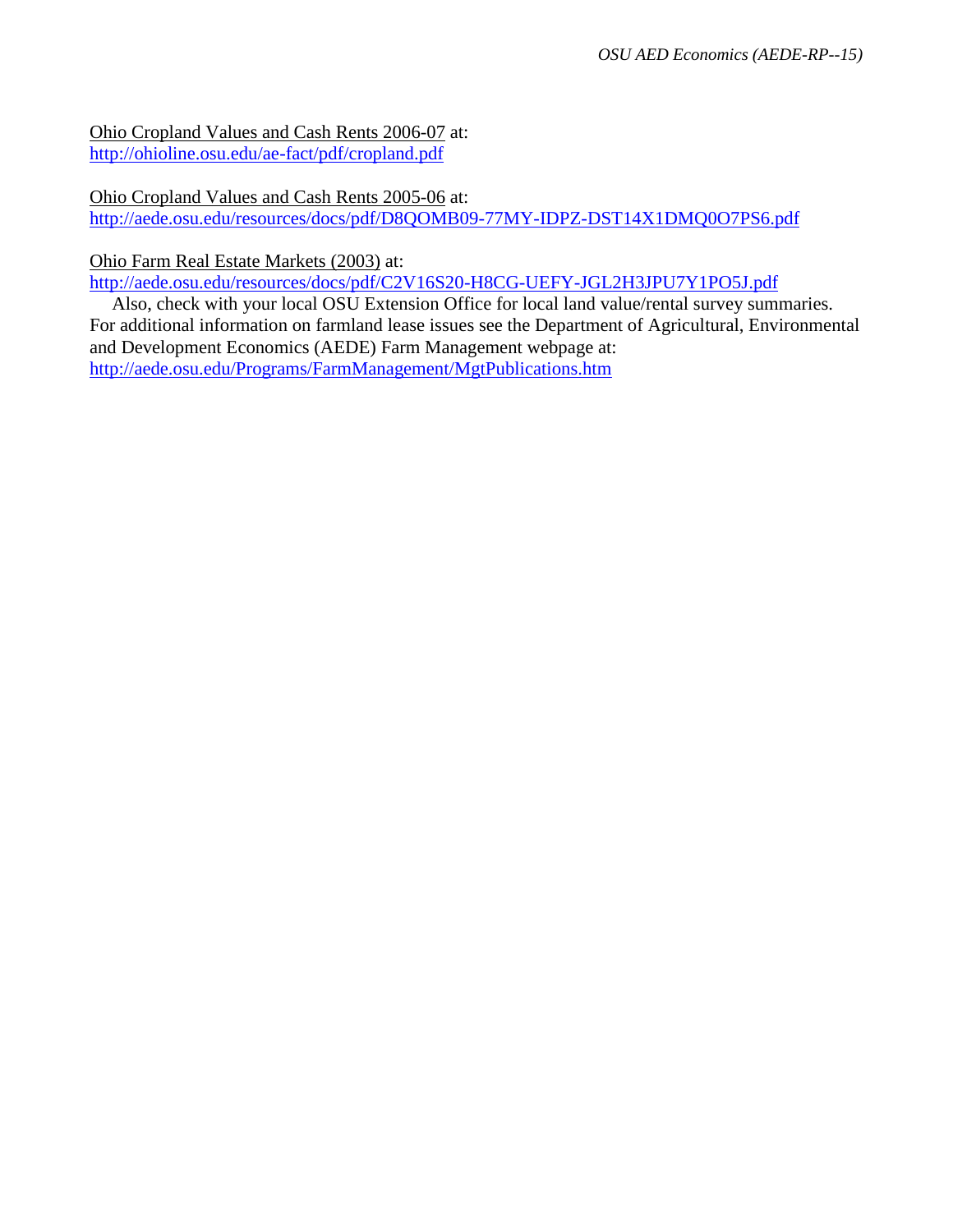| Table 1: Ohio Cropland Values and Cash Rents |                                                                   |                                                                      |          |           |          |            |
|----------------------------------------------|-------------------------------------------------------------------|----------------------------------------------------------------------|----------|-----------|----------|------------|
| <b>Western Ohio Results</b>                  |                                                                   |                                                                      |          |           |          |            |
|                                              |                                                                   |                                                                      |          | Standard  |          |            |
| <b>Land Class</b>                            |                                                                   |                                                                      | Average  | Deviation | Range*   |            |
| Average                                      |                                                                   | Avg Corn Yield (bu/a)                                                | 169.4    | 16.8      | 186.2    | 152.5      |
|                                              |                                                                   | Avg Soybean Yield (bu/a)                                             | 51.9     | 5.7       | 57.6     | 46.2       |
|                                              | Market Value per Acre                                             | 2015                                                                 | \$7,556  | \$1,812   | \$9,367  | \$5,744    |
|                                              |                                                                   | 2016                                                                 | \$7,034  | \$1,732   | \$8,766  | \$5,302    |
|                                              | Rent per Acre                                                     | 2015                                                                 | \$200    | \$43      | \$243    | \$157      |
|                                              |                                                                   | 2016                                                                 | \$187    | \$37      | \$225    | \$150      |
|                                              |                                                                   |                                                                      |          |           |          |            |
| <b>Top</b>                                   |                                                                   | Avg Corn Yield (bu/a)                                                | 204.9    | 22.7      | 227.6    | 182.3      |
|                                              |                                                                   | Avg Soybean Yield (bu/a)                                             | 63.5     | 8.0       | 71.5     | 55.5       |
|                                              | Market Value per Acre                                             | 2015                                                                 | \$9,434  | \$2,343   | \$11,778 | \$7,091    |
|                                              |                                                                   | 2016                                                                 | \$8,853  | \$2,163   | \$11,016 | \$6,690    |
|                                              | Rent per Acre                                                     | 2015                                                                 | \$254    | \$55      | \$309    | \$199      |
|                                              |                                                                   | 2016                                                                 | \$239    | \$48      | \$287    | \$191      |
|                                              |                                                                   |                                                                      |          |           |          |            |
| Poor                                         |                                                                   | 136.4                                                                | 22.2     | 158.6     | 114.2    |            |
|                                              |                                                                   | Avg Soybean Yield (bu/a)                                             | 40.3     | 7.5       | 47.7     | 32.8       |
|                                              | Market Value per Acre                                             | 2015                                                                 | \$5,949  | \$1,642   | \$7,591  | \$4,306    |
|                                              |                                                                   | 2016                                                                 | \$5,465  | \$1,552   | \$7,017  | \$3,913    |
|                                              | Rent per Acre                                                     | 2015                                                                 | \$153    | \$39      | \$191    | \$114      |
|                                              |                                                                   | 2016                                                                 | \$141    | \$33      | \$174    | \$108      |
|                                              |                                                                   |                                                                      |          |           |          |            |
| <b>Transition Land</b>                       |                                                                   | 2015                                                                 | \$13,701 | \$5,864   | \$19,565 | \$7,838    |
|                                              |                                                                   | 2106                                                                 | \$13,713 | \$6,376   | \$20,089 | \$7,336    |
|                                              | Five Year Projected Percent Change in Cropland Value              |                                                                      | $-8.46%$ | 10.31%    | 1.85%    | $-18.76%$  |
|                                              | Five Year Projected Percent Change in Cash Rent                   |                                                                      | $-8.05%$ | 11.44%    | 3.39%    | $-19.50\%$ |
|                                              | Mortgage Interest Rate - 20 Year Fixed - Projected 2016           |                                                                      | 4.94%    | 0.69%     | 5.63%    | 4.25%      |
|                                              | Operating Loan Rate - Projected 2016                              | 4.39%                                                                | 1.20%    | 5.59%     | 3.19%    |            |
|                                              | Pasture Cash Rent - Projected 2016 - Improved, Non-Rotation       | \$78                                                                 | \$48     | \$125     | \$30     |            |
|                                              |                                                                   | Pasture Land Value - Projected 2016 - Improved, Non-Rotation         | \$4,237  | \$1,831   | \$6,068  | \$2,405    |
|                                              |                                                                   | * Range - One standard deviation above and below the average (mean). |          |           |          |            |
|                                              | Approximately two-thirds of the responses fall within this range. |                                                                      |          |           |          |            |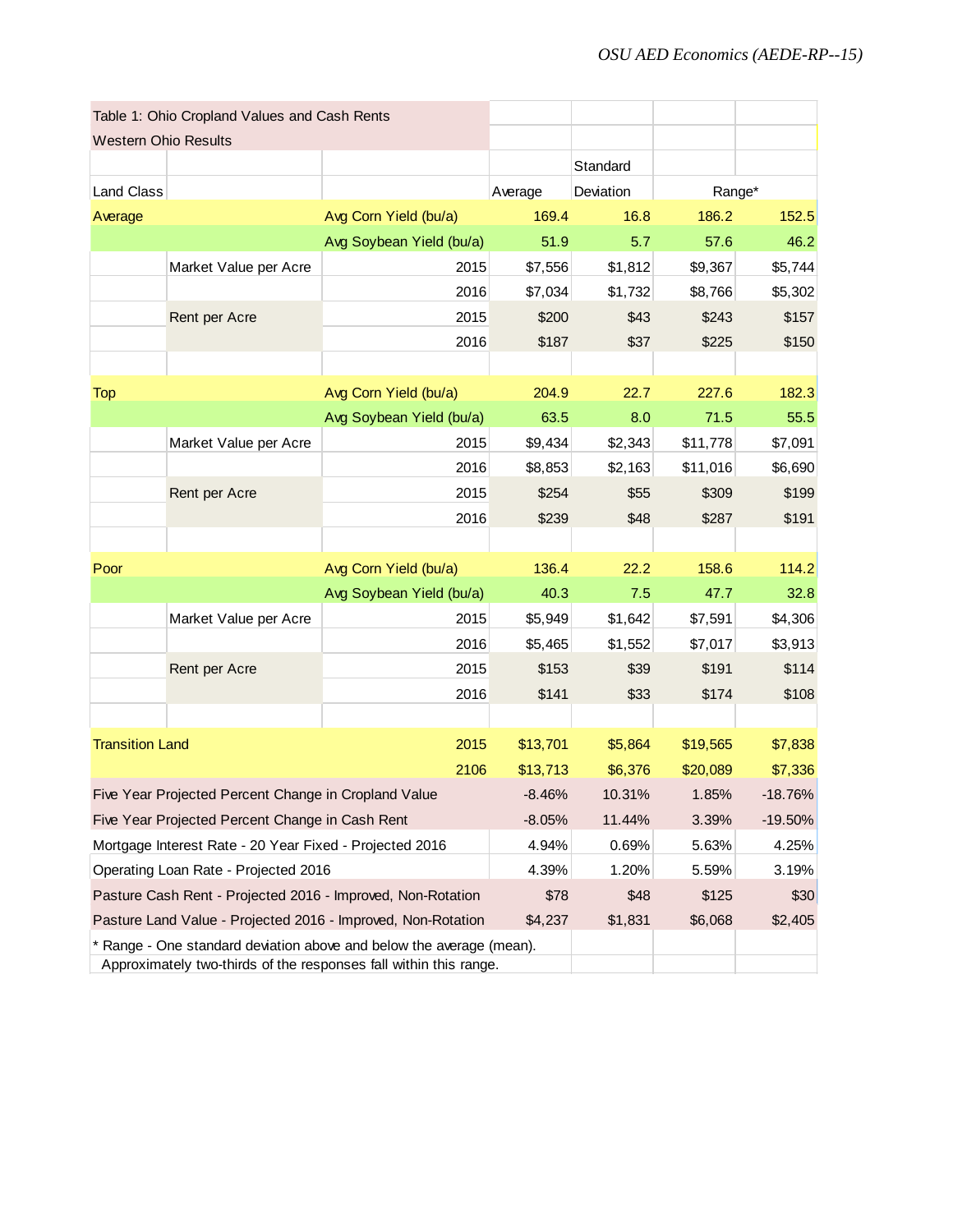| Table 2: Ohio Cropland Values and Cash Rents |                                                                   |                                                                      |          |           |          |           |
|----------------------------------------------|-------------------------------------------------------------------|----------------------------------------------------------------------|----------|-----------|----------|-----------|
|                                              | Northwest Ohio Results                                            |                                                                      |          |           |          |           |
|                                              |                                                                   |                                                                      |          | Standard  |          |           |
| Land Class                                   |                                                                   |                                                                      | Average  | Deviation | Range*   |           |
| Average                                      |                                                                   | Avg Corn Yield (bu/a)                                                | 162.1    | 17.6      | 179.7    | 144.6     |
|                                              |                                                                   | Avg Soybean Yield (bu/a)                                             | 49.1     | 5.2       | 54.4     | 43.9      |
|                                              | Market Value per Acre                                             | 2015                                                                 | \$6,868  | \$1,278   | \$8,147  | \$5,590   |
|                                              |                                                                   | 2016                                                                 | \$6,224  | \$1,188   | \$7,412  | \$5,037   |
|                                              | Rent per Acre                                                     | 2015                                                                 | \$178    | \$25      | \$203    | \$153     |
|                                              |                                                                   | 2016                                                                 | \$167    | \$22      | \$189    | \$145     |
|                                              |                                                                   |                                                                      |          |           |          |           |
| <b>Top</b>                                   |                                                                   | Avg Corn Yield (bu/a)                                                | 196.4    | 19.9      | 216.3    | 176.6     |
|                                              |                                                                   | Avg Soybean Yield (bu/a)                                             | 59.7     | 6.3       | 66.0     | 53.4      |
|                                              | Market Value per Acre                                             | 2015                                                                 | \$8,649  | \$1,786   | \$10,435 | \$6,863   |
|                                              |                                                                   | 2016                                                                 | \$7,939  | \$1,615   | \$9,553  | \$6,324   |
|                                              | Rent per Acre                                                     | 2015                                                                 | \$225    | \$32      | \$257    | \$192     |
|                                              |                                                                   | 2016                                                                 | \$212    | \$29      | \$241    | \$183     |
|                                              |                                                                   |                                                                      |          |           |          |           |
| Poor                                         |                                                                   | 130.0                                                                | 23.0     | 153.0     | 107.0    |           |
|                                              |                                                                   | Avg Soybean Yield (bu/a)                                             | 38.0     | 6.1       | 44.1     | 31.9      |
|                                              | Market Value per Acre                                             | 2015                                                                 | \$5,298  | \$1,149   | \$6,447  | \$4,149   |
|                                              |                                                                   | 2016                                                                 | \$4,709  | \$1,063   | \$5,771  | \$3,646   |
|                                              | Rent per Acre                                                     | 2015                                                                 | \$138    | \$27      | \$165    | \$111     |
|                                              |                                                                   | 2016                                                                 | \$128    | \$23      | \$151    | \$105     |
|                                              |                                                                   |                                                                      |          |           |          |           |
| <b>Transition Land</b>                       |                                                                   | 2015                                                                 | \$13,483 | \$4,899   | \$18,383 | \$8,584   |
|                                              |                                                                   | 2106                                                                 | \$13,930 | \$6,491   | \$20,421 | \$7,439   |
|                                              | Five Year Projected Percent Change in Cropland Value              |                                                                      | $-8.27%$ | 9.09%     | 0.82%    | $-17.36%$ |
|                                              | Five Year Projected Percent Change in Cash Rent                   |                                                                      | $-6.22%$ | 9.68%     | 3.46%    | $-15.90%$ |
|                                              | Mortgage Interest Rate - 20 Year Fixed - Projected 2016           | 4.95%                                                                | 0.70%    | 5.64%     | 4.25%    |           |
|                                              | Operating Loan Rate - Projected 2016                              |                                                                      | 4.36%    | 0.91%     | 5.27%    | 3.45%     |
|                                              |                                                                   | Pasture Cash Rent - Projected 2016 - Improved, Non-Rotation          | \$80     | \$46      | \$126    | \$34      |
|                                              |                                                                   | Pasture Land Value - Projected 2016 - Improved, Non-Rotation         | \$3,863  | \$1,536   | \$5,398  | \$2,327   |
|                                              |                                                                   | * Range - One standard deviation above and below the average (mean). |          |           |          |           |
|                                              | Approximately two-thirds of the responses fall within this range. |                                                                      |          |           |          |           |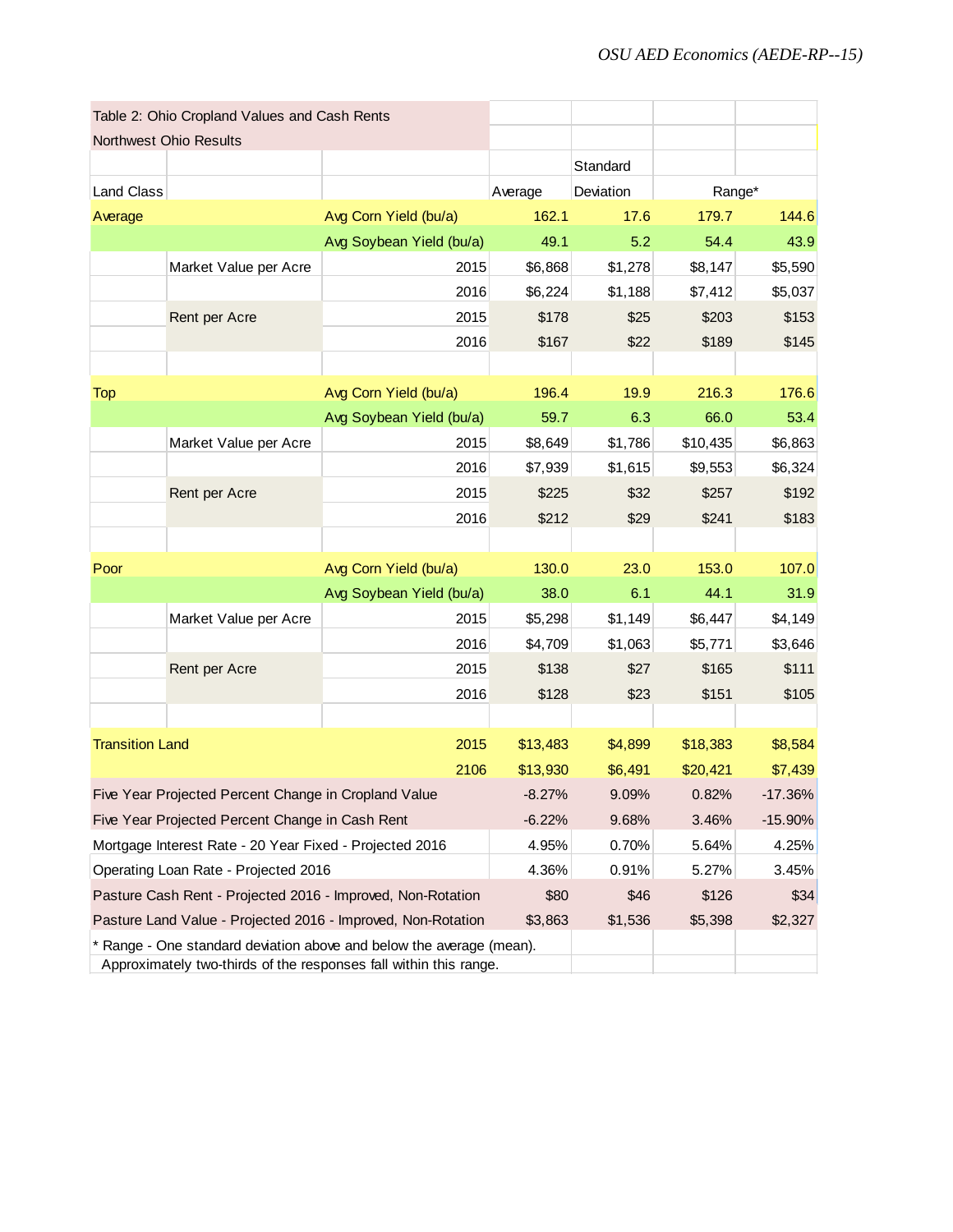| Table 3: Ohio Cropland Values and Cash Rents |                                                                   |                                                                      |          |           |          |           |
|----------------------------------------------|-------------------------------------------------------------------|----------------------------------------------------------------------|----------|-----------|----------|-----------|
| <b>Soutwest Ohio Results</b>                 |                                                                   |                                                                      |          |           |          |           |
|                                              |                                                                   |                                                                      |          | Standard  |          |           |
| <b>Land Class</b>                            |                                                                   |                                                                      | Average  | Deviation | Range*   |           |
| Average                                      |                                                                   | Avg Corn Yield (bu/a)                                                | 174.6    | 14.3      | 188.9    | 160.3     |
|                                              |                                                                   | Avg Soybean Yield (bu/a)                                             | 53.9     | 5.2       | 59.1     | 48.7      |
|                                              | Market Value per Acre                                             | 2015                                                                 | \$8,077  | \$1,984   | \$10,061 | \$6,092   |
|                                              |                                                                   | 2016                                                                 | \$7,647  | \$1,833   | \$9,480  | \$5,814   |
|                                              | Rent per Acre                                                     | 2015                                                                 | \$217    | \$46      | \$263    | \$171     |
|                                              |                                                                   | 2016                                                                 | \$202    | \$40      | \$242    | \$163     |
|                                              |                                                                   |                                                                      |          |           |          |           |
| <b>Top</b>                                   |                                                                   | Avg Corn Yield (bu/a)                                                | 211.6    | 22.7      | 234.2    | 188.9     |
|                                              |                                                                   | Avg Soybean Yield (bu/a)                                             | 66.5     | 8.0       | 74.5     | 58.4      |
|                                              | Market Value per Acre                                             | 2015                                                                 | \$10,063 | \$2,552   | \$12,615 | \$7,510   |
|                                              |                                                                   | 2016                                                                 | \$9,584  | \$2,277   | \$11,861 | \$7,307   |
|                                              | Rent per Acre                                                     | 2015                                                                 | \$276    | \$59      | \$335    | \$218     |
|                                              |                                                                   | 2016                                                                 | \$259    | \$50      | \$309    | \$209     |
|                                              |                                                                   |                                                                      |          |           |          |           |
| Poor                                         |                                                                   | 141.4                                                                | 20.3     | 161.7     | 121.1    |           |
|                                              |                                                                   | Avg Soybean Yield (bu/a)                                             | 42.1     | 8.0       | 50.1     | 34.1      |
|                                              | Market Value per Acre                                             | 2015                                                                 | \$6,476  | \$1,796   | \$8,271  | \$4,680   |
|                                              |                                                                   | 2016                                                                 | \$6,078  | \$1,621   | \$7,699  | \$4,458   |
|                                              | Rent per Acre                                                     | 2015                                                                 | \$165    | \$43      | \$207    | \$122     |
|                                              |                                                                   | 2016                                                                 | \$152    | \$36      | \$188    | \$116     |
|                                              |                                                                   |                                                                      |          |           |          |           |
| <b>Transition Land</b>                       |                                                                   | 2015                                                                 | \$13,857 | \$6,581   | \$20,438 | \$7,277   |
|                                              |                                                                   | 2106                                                                 | \$13,557 | \$6,450   | \$20,007 | \$7,107   |
|                                              | Five Year Projected Percent Change in Cropland Value              |                                                                      | $-8.60%$ | 11.23%    | 2.63%    | $-19.83%$ |
|                                              | Five Year Projected Percent Change in Cash Rent                   |                                                                      | $-9.53%$ | 12.56%    | 3.03%    | $-22.09%$ |
|                                              | Mortgage Interest Rate - 20 Year Fixed - Projected 2016           |                                                                      | 4.93%    | 0.68%     | 5.62%    | 4.25%     |
|                                              | Operating Loan Rate - Projected 2016                              |                                                                      | 4.42%    | 1.43%     | 5.86%    | 2.99%     |
|                                              |                                                                   | Pasture Cash Rent - Projected 2016 - Improved, Non-Rotation          | \$77     | \$49      | \$125    | \$28      |
|                                              |                                                                   | Pasture Land Value - Projected 2016 - Improved, Non-Rotation         | \$4,470  | \$1,981   | \$6,452  | \$2,489   |
|                                              |                                                                   | * Range - One standard deviation above and below the average (mean). |          |           |          |           |
|                                              | Approximately two-thirds of the responses fall within this range. |                                                                      |          |           |          |           |